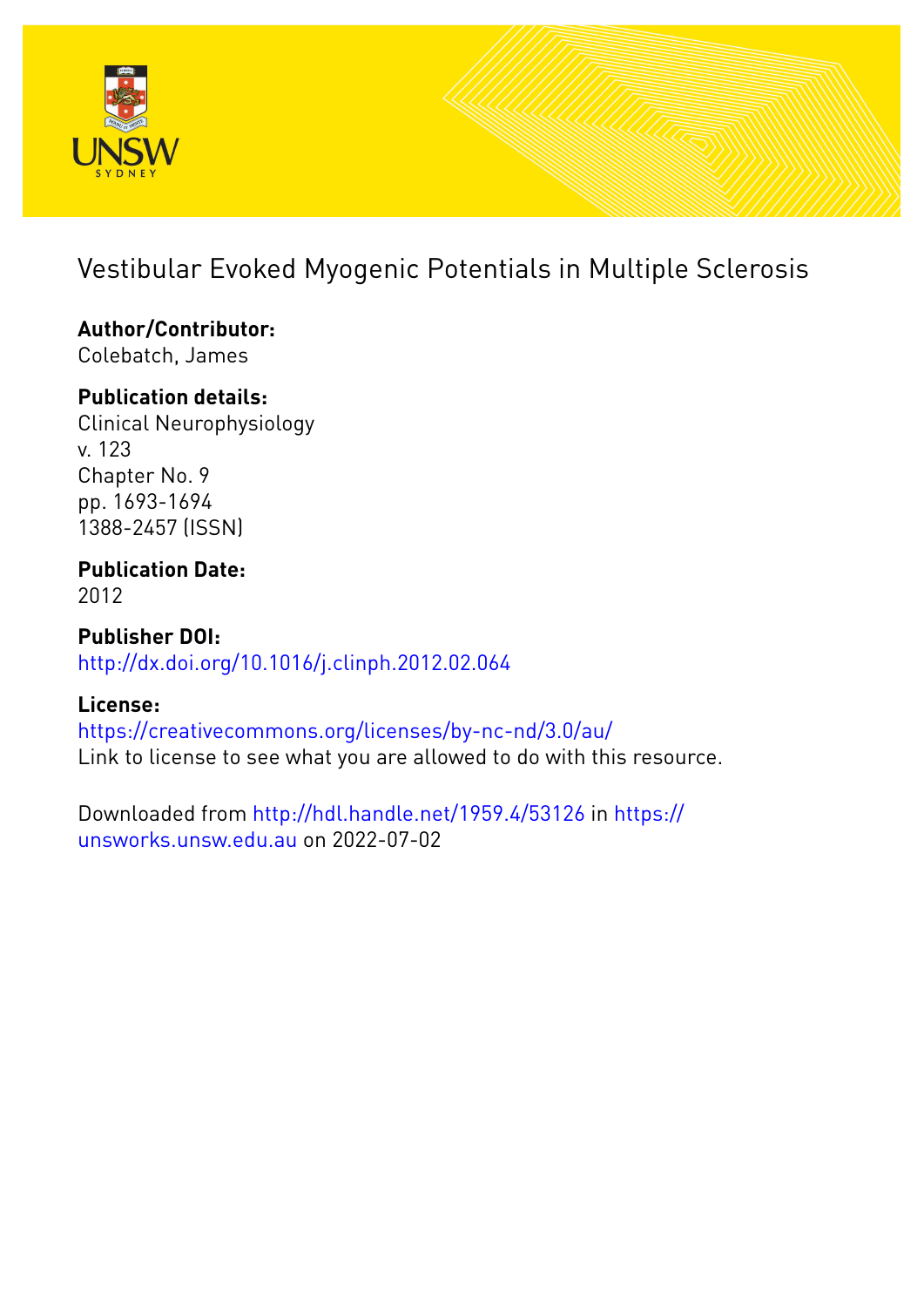### **Vestibular Evoked Myogenic Potentials in Multiple Sclerosis**

by James G. Colebatch DSc FRACP

Published in *Clinical Neurophysiology* 2012;123(5): 1054-1055

#### **DOI:10.1016/j.clinph.2012.02.064**

Neuroscience Research Australia and Prince of Wales Clinical School, University of

New South Wales.

Correspondence to:

Professor JG Colebatch

Department of Neurology,

Prince of Wales Hospital,

High Street,

Randwick, Sydney

NSW 2031

AUSTRALIA

[j.colebatch@unsw.edu.au](mailto:j.colebatch@unsw.edu.au)

fax: +612 9382 2428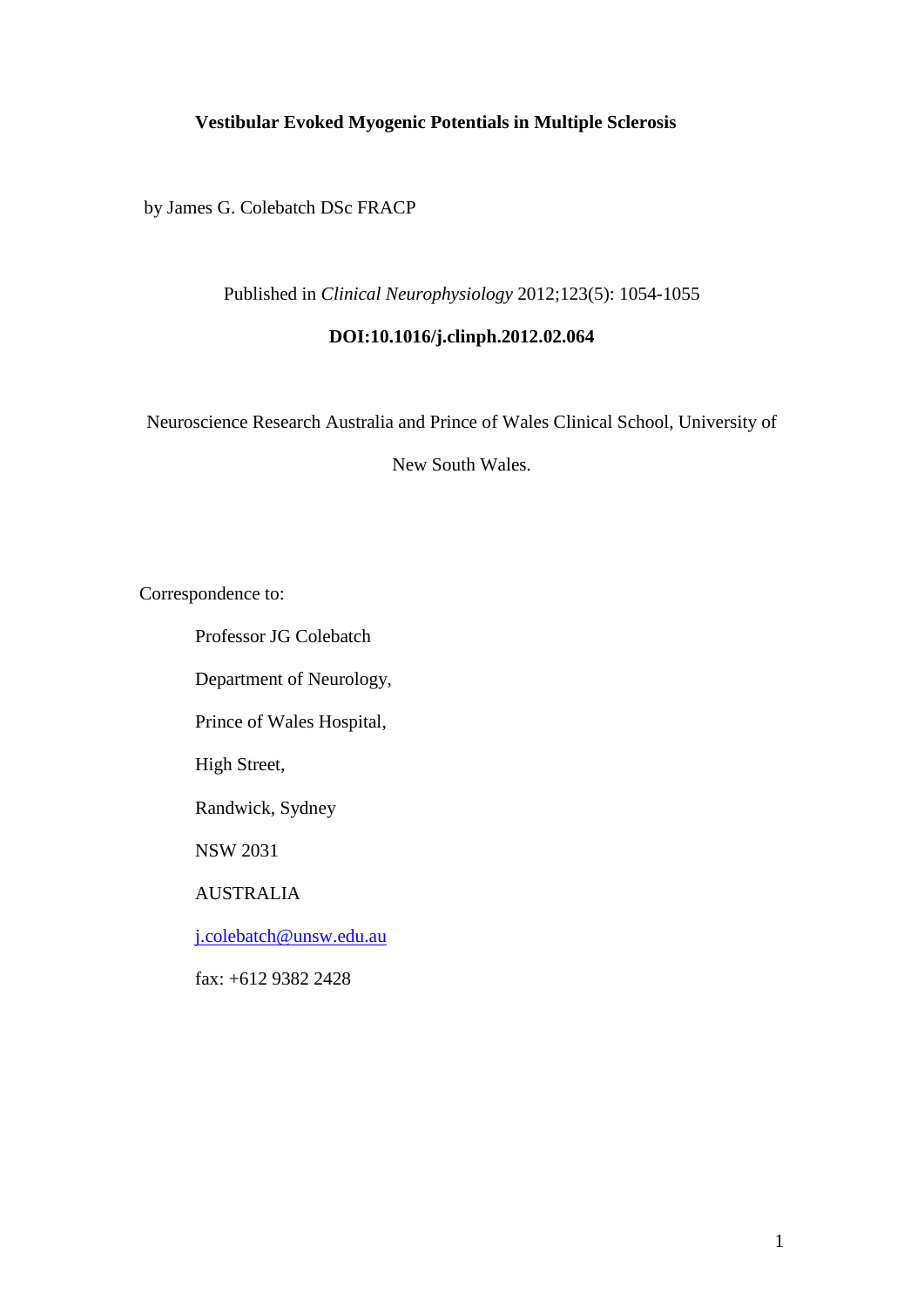In this issue of the Journal, Gazioglu and Boz (2012) report findings using vestibular evoked myogenic potentials (VEMPs) evoked by clicks and recorded from both the eyes (oVEMPs) and neck (cVEMPs) in a group of clinically definite Multiple Sclerosis patients. Despite using conservative criteria for abnormalities, they found overall abnormality rates of 45% using oVEMP measurements and 18% using cVEMPs. The combined abnormality rate was 50%, similar to abnormality rates reported for the brainstem auditory evoked potential (BAEP).

VEMPs are short latency manifestations of vestibulo-ocular and vestibulocollic reflexes that appear to originate from the otoliths (e.g. Rosengren et al., 2010). They have many similarities with conventional evoked potentials but differ fundamentally in that the signals originate from modulated EMG activity (Colebatch and Rothwell, 2004). As a consequence, the responses recorded may have substantially higher amplitudes than conventional evoked potentials which represent neural depolarisation and discharge (Ebersole JS, 2003). The pathways responsible – the medial vestibulospinal tract for the cVEMP and probably the medial longitudinal fasciculus for the oVEMP, descend and ascend the brainstem from the vestibular nuclei which lie in the pons. The cVEMP is uncrossed while the oVEMP is a crossed response (Iwasaki et al., 2007). While mainly applied as an investigation of peripheral vestibular function there was early recognition that central abnormalities might also affect the responses. Shimizu et al. (2000) reported 3 patients with established multiple sclerosis (MS) all of whom had radiological evidence of pontine disease and who all showed delay in one or both cVEMP responses. Since then a number of studies of cVEMPs in patients with definite MS have appeared in which abnormality rates have varied from 31 to 70% (Alpini et al., 2004; Bandini et al.,

2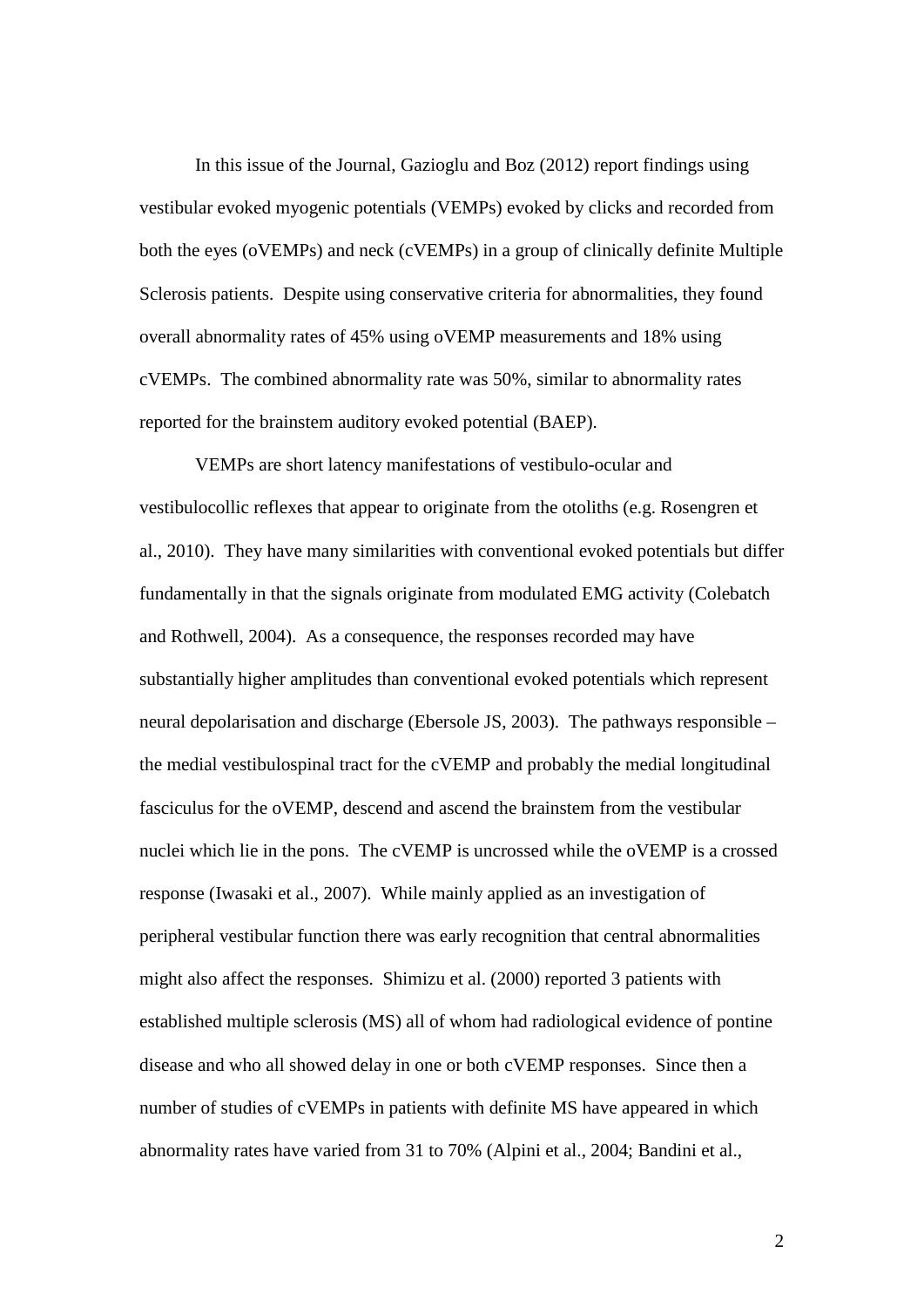2004; Eleftheriadou et al., 2009; Patkó et al., 2007; Versino et al., 2002), a frequent abnormality being delay of the response and abnormalities in most studies showing little correlation with radiological findings.

Short latency vestibular pathways ascending the brainstem can now be investigated using oVEMPs. Rosengren and Colebatch (2011) studied patients with internuclear ophthalmoplegia, most of whom had MS, and found high rates of abnormalities of oVEMPs (69%). The abnormalities were significantly more frequent than for cVEMPs (8%) as might be expected for a lesion lying in the upper brainstem and affecting the medial longitudinal fasciculus. Gazioglu and Boz have now shown that there is also a higher rate of abnormalities of oVEMPs than cVEMPs in a group of unselected MS patients. They found a relationship with EDSS but not with duration of disease suggesting the VEMP abnormalities were related to the overall burden of disease. Higher rates of abnormalities were found for patients with current or previous clinical brainstem involvement, although these differences were not statistically significant. These findings raise the possibility of asymptomatic involvement of central vestibular pathways in at least some patients.

What then is the role of ocular and cervical VEMPs in MS? The patients are generally young so responses should be obtainable in most with conventional air conducted (AC) sound stimuli and thus readily available evoked potential equipment is suitable. Thresholds for the oVEMP are higher than for the cVEMP (Welgampola et al., 2008; Park et al., 2010) and responses may be absent in some normal subjects. Ocular VEMPs appear to be more likely to show abnormalities than cVEMPs. Abnormalities may be more likely to be found in patients presenting with symptoms suggesting brainstem or vestibular involvement and the techniques are likely to be useful in confirming this, particularly if MRI does not show a relevant lesion. Delay

3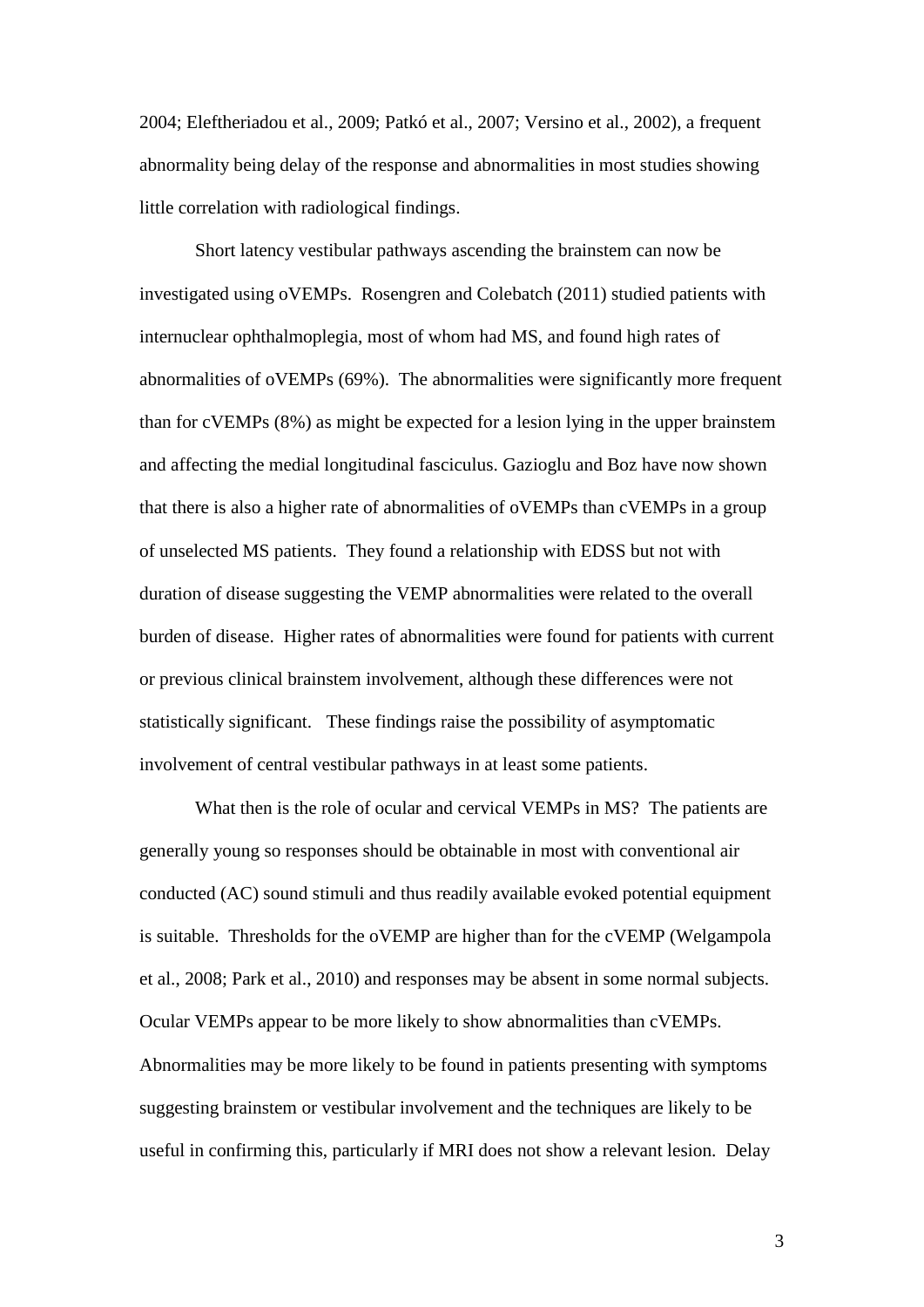in the response is the finding most suggestive of demyelination and may at times provide important evidence for this (Rosengren et al., 2007). The pathways subserving otolith-ocular pathways in man are not known with certainty and more studies are needed to correlate abnormalities of oVEMPs with the sites of isolated lesions within the upper brainstem to determine whether these do indeed cluster in the region of the MLF. Ocular VEMPs may also prove useful in stratifying patients and to demonstrate involvement of brainstem structures. It is likely that oVEMPs will become an important method for assessing central vestibular pathways in MS.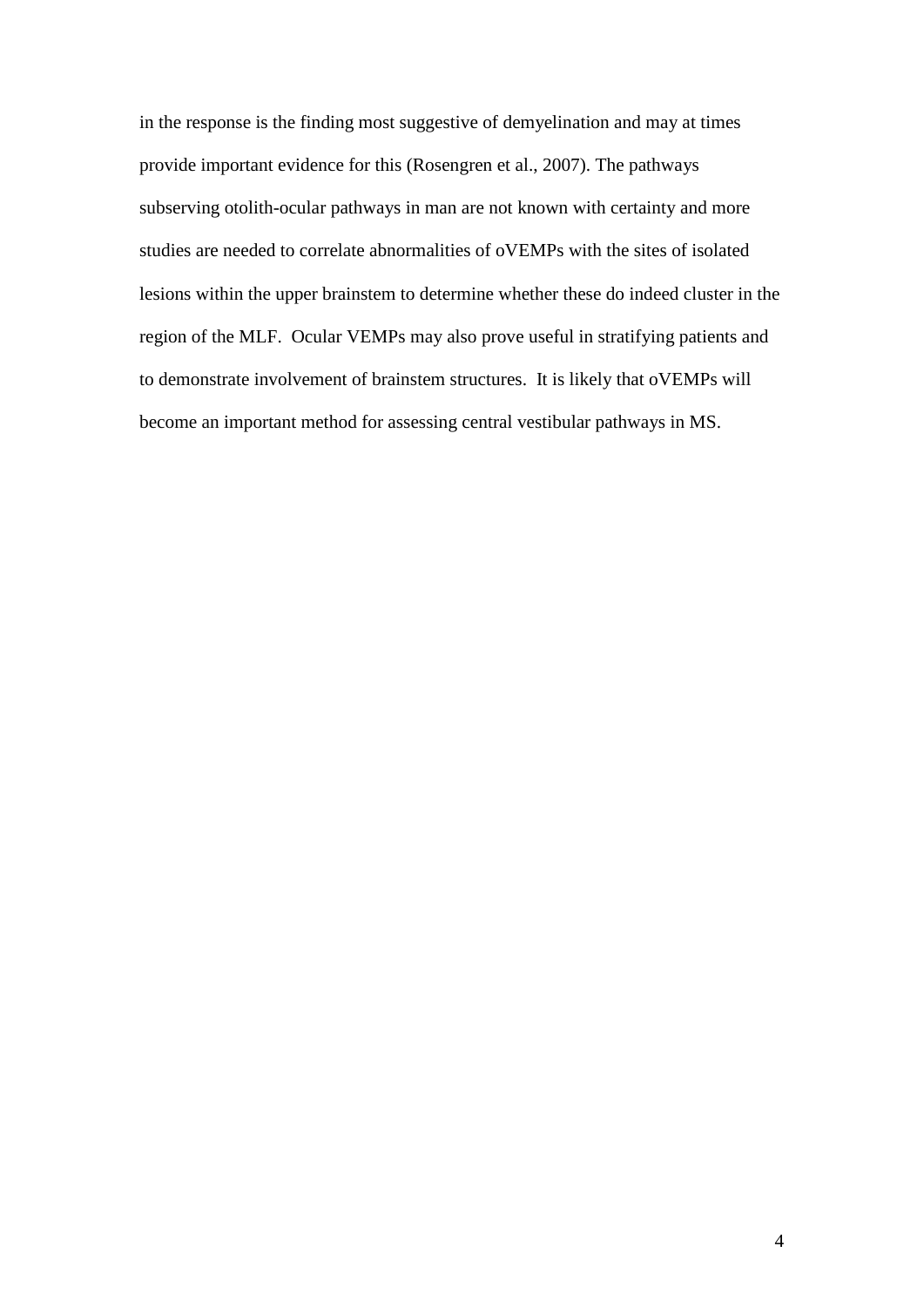#### **References**

Alpini D, Pugnetti L, Caputo D, Cornelio F, Capobianco S, Cesarani A. Vestibular evoked myogenic potentials in multiple sclerosis: clinical and imaging correlates. *Mult Scler* 2004;10:316-321.

Bandini F, Beronio A, Ghiglione, Solaro C, Parodi RC, Mazzella L. The diagnostic value of vestibular evoked myogenic potentials in multiple sclerosis: A comparative study with MRI and visually evoked potentials. *J Neurol* 2004;251:617-621. Colebatch JG, Rothwell JC. Motor unit excitability changes mediating vestibulocollic reflexes in the sternocleidomastoid muscle*. Clin Neurophysiol* 2004;115(11):2567- 2573.

Ebersole JS. Cortical generators and EEG voltage fields In: Ebersole JS, Pedley TA editors. Current Practice of Clinical Electroencephalography 3<sup>rd</sup> ed. Philadelphia: Lippincott Williams and Wilkins, 2003:12-31.

Eleftheriadou A, Deftereos SN, Zarikas V, Panagopoulos G, Sfetsos S, Karageorgiou CL et al. The diagnostic value of earlier and later components of vestibular evoked myogenic potentials (VEMP) in Multiple Sclerosis*. J Ves Res* 2009;19:59-66. Gazioglu s, Boz C. Ocular and vestibular evoked myogenic potentials in Multiple Sclerosis patients. *Clin Neurophysiol*.

Iwasaki S, McGarvie LA, Halmagyi GM, Burgess AM, Kim J, Colebatch JG et al. Head taps evoke a crossed vestibulo-ocular reflex. *Neurology* 2007;68(15):1227- 1229.

Park HJ, Lee I-S, Shin JE, Lee YJ, Park MS. Frequency-tuning characteristics of cervical and ocular vestibular evoked myogenic potentials induced by air-conducted tone bursts. *Clin Neurophysiol* 2010;121(1):85-89.